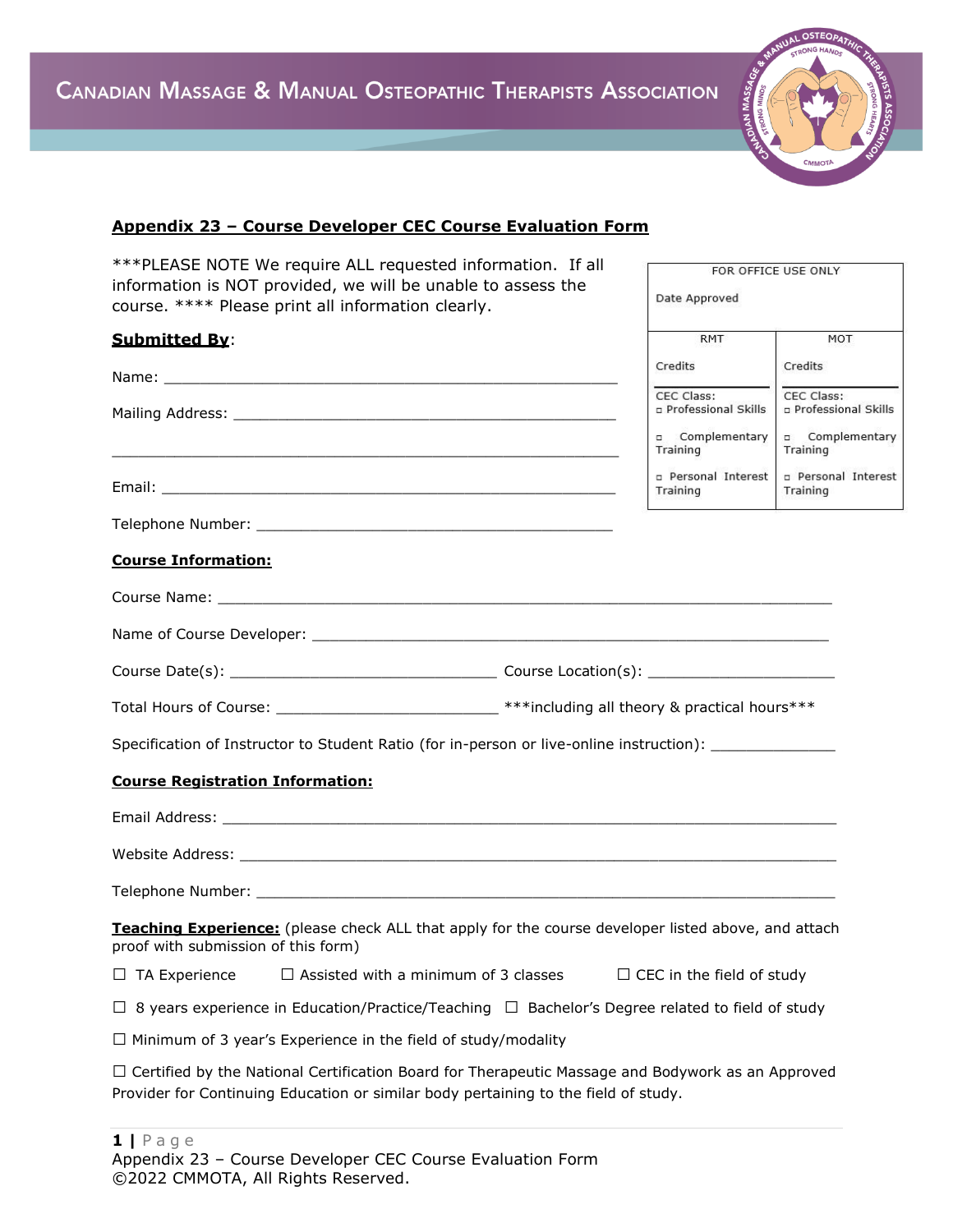

#### **Additional Documentation Required Please Provide:**

□ **Certificate of License (Massage Therapy or Manual Osteopathic Therapy) Registration** with your Association *\*for non-member Course Developer ONLY\**

 $\Box$  **Proof of Certification(s)** related to field of study: (Please provide copies of the course developer's certifications related to the course)

□ **Course Developer Biography / Resume** that clearly outlines expertise and education to adequately teach this course, along with any certifications that support the training obtained to be teaching this course.

□ **Contraindications & Safeties** a full list is required.

□ **Hourly outline** of course length, including lunch and breaks for all days

□ **Detailed description of course**, including what the participants are taught, what they will learn, clinical skills after completion, any additional skills learned throughout the course, and method of learner evaluation.

□ **Sample copy of the Certificate of Completion** this is for insurance purposes only and to ensure we have the correct name for the course.

Course Evaluation Requests by non-members are subject to a fee of \$40 per course as prescribed in the *CMMOTA Fee Schedule*. This fee **MUST** be paid **PRIOR** to the course being reviewed for approval. If the course is approved for CEC's, you will receive opportunity for a one time complementary 250 character advertisement in the classified section of our monthly CMMOTA Knead to Know members newsletter.

#### *Payment: \*ONLY FOR NON-MEMBERS\* No Fee for Members*

Payment: Please E-Transfer to [payments@cmmota.com](about:blank) and make the security answer **membership.**  Please contact our office to arrange another form of payment.

## **Additional Comments for Course Consideration:**

**DISCLAIMER -** Should the Association (CMMOTA) choose to recognize this course as value for continuing education credits, it does not mean that any professional liability insurance provider will recognize the course as substantive for providing coverage for the practice of a modality or technique which may be attained within the training received. Further, the Association (CMMOTA) shall hold no responsibility nor liability for the content or accuracy of information which may be presented through this continuing education course, nor is approval of continuing education credits to be taken as an endorsement of the continuing education course, nor does any material presented through the continuing education course necessarily represent the views, values, or mission of the Association (CMMOTA).